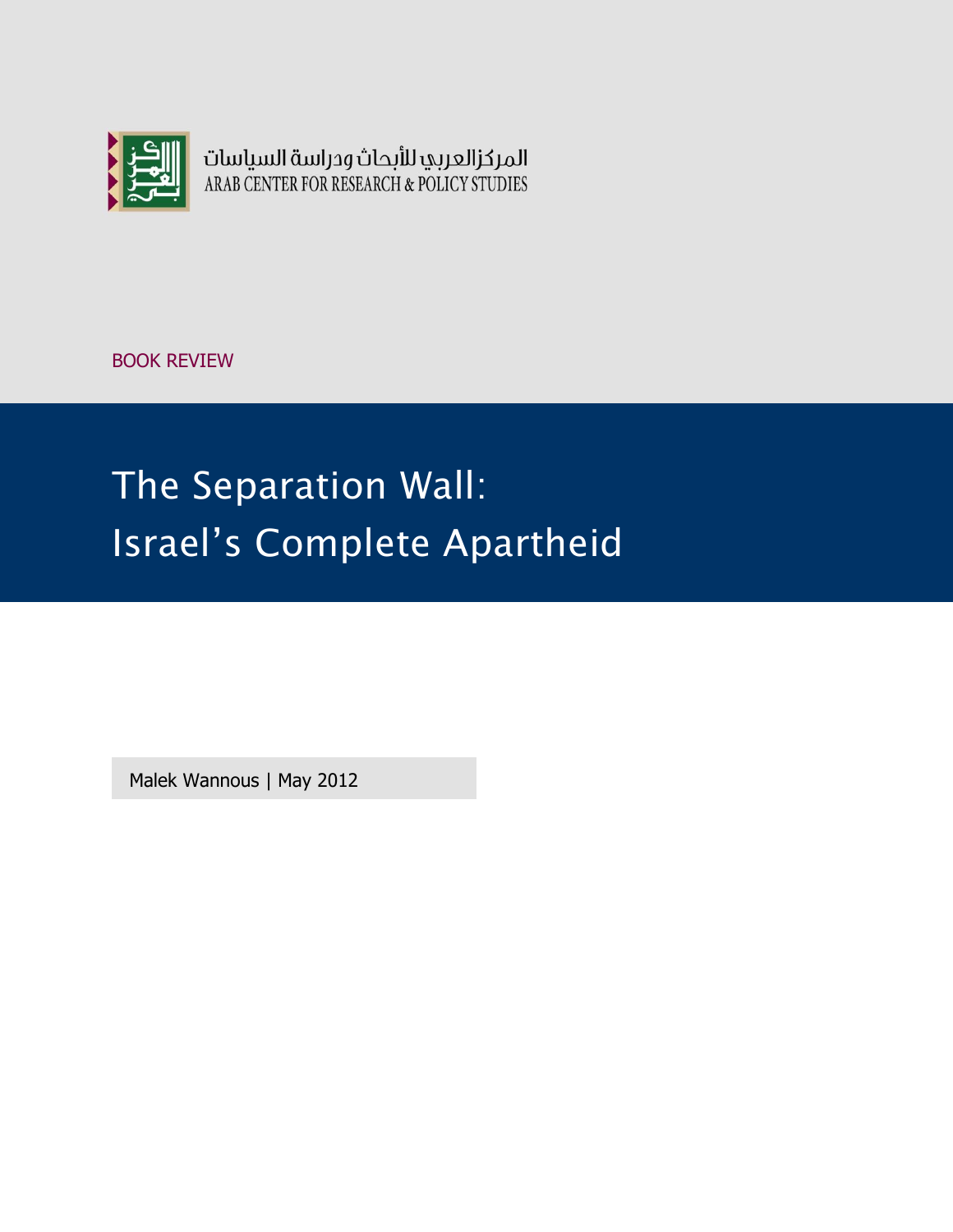The Separation Wall: Israel's Complete Apartheid

Series: Book Review

Malek Wannous | May 2012

\_\_\_\_\_\_\_\_\_\_\_\_\_\_\_\_\_\_\_\_\_\_\_\_\_\_\_\_

Copyright © 2012 Arab Center for Research and Policy Studies. All Rights Reserved.

The Arab Center for Research and Policy Studies is an independent research institute and think tank for the study of history and social sciences, with particular emphasis on the applied social sciences.

The Center's paramount concern is the advancement of Arab societies and states, their cooperation with one another and issues concerning the Arab nation in general. To that end, it seeks to examine and diagnose the situation in the Arab world - states and communities- to analyze social, economic and cultural policies and to provide political analysis, from an Arab perspective.

The Center publishes in both Arabic and English in order to make its work accessible to both Arab and non-Arab researchers.

## **Arab Center for Research and Policy Studies**

PO Box 10277 Street No. 826, Zone 66 Doha, Qatar Tel.: +974 44199777 | Fax: +974 44831651 [www.dohainstitute.org](file:///C:/Users/dena.qaddumi/Desktop/www.dohainstitute.org)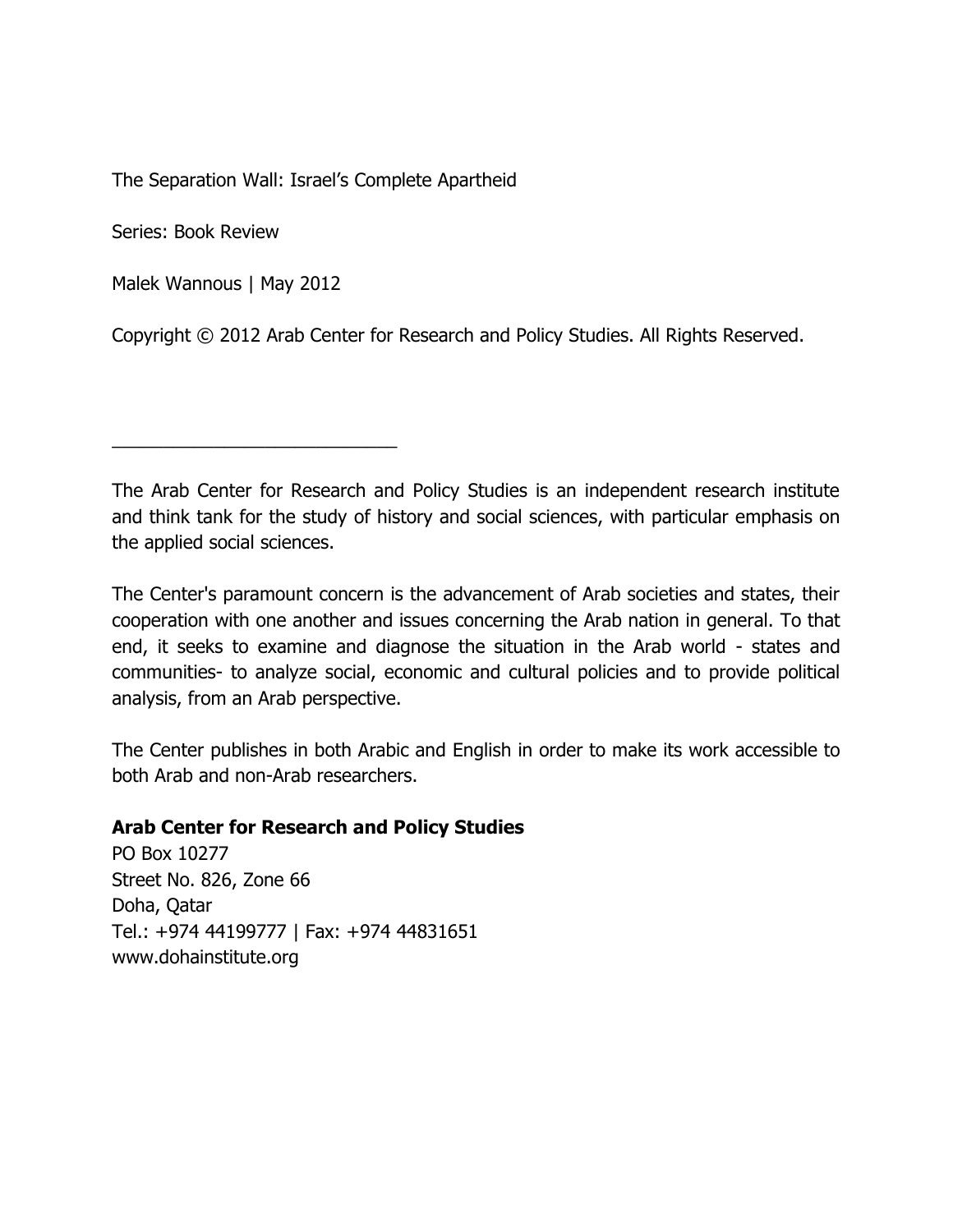The Separation Wall in the West Bank Authors: Hasan Ibheis and Khaled Ayad Editor: Mohsen Saleh Publisher: Al-Zaytouna Centre for Studies and Consultations Pages: 120 Date of issue: 2012 Edition: First

The idea of erecting the separation wall, or what Israel calls the "security fence," in the West Bank came in 1992, and building commenced on April 16, 2002. Several studies tackling this project have been released as part of the Am I Not A Human? book series, along with the book *The Separation Wall in the West Bank*, which was published by the Al-Zaytouna Centre for Studies and Consultations in Beirut, in first edition in 2012.

The idea of erecting the separation wall in the West Bank, or what Israel calls the "security fence," came in 1992, and the building commenced on April 16, 2002. The Al-Zaytouna Centre for Studies and Consultations, as part of the Am I Not A Human? book series, published several studies prior to the release of The Separation Wall in the West Bank, prepared by Hasan Abheis and Khaled Ayed and edited by Mohsen Saleh, who is the president of the Centre and a university professor specialized in Palestinian studies. The book, 120 pages, including maps and photos, was written as a comprehensive text on the subject, discussing the wall and its history from multiple angles, including: the physical presence, the history (before building commenced), the legality of the wall, and the human reaction, including international opinion, protests, and Palestinian resistance.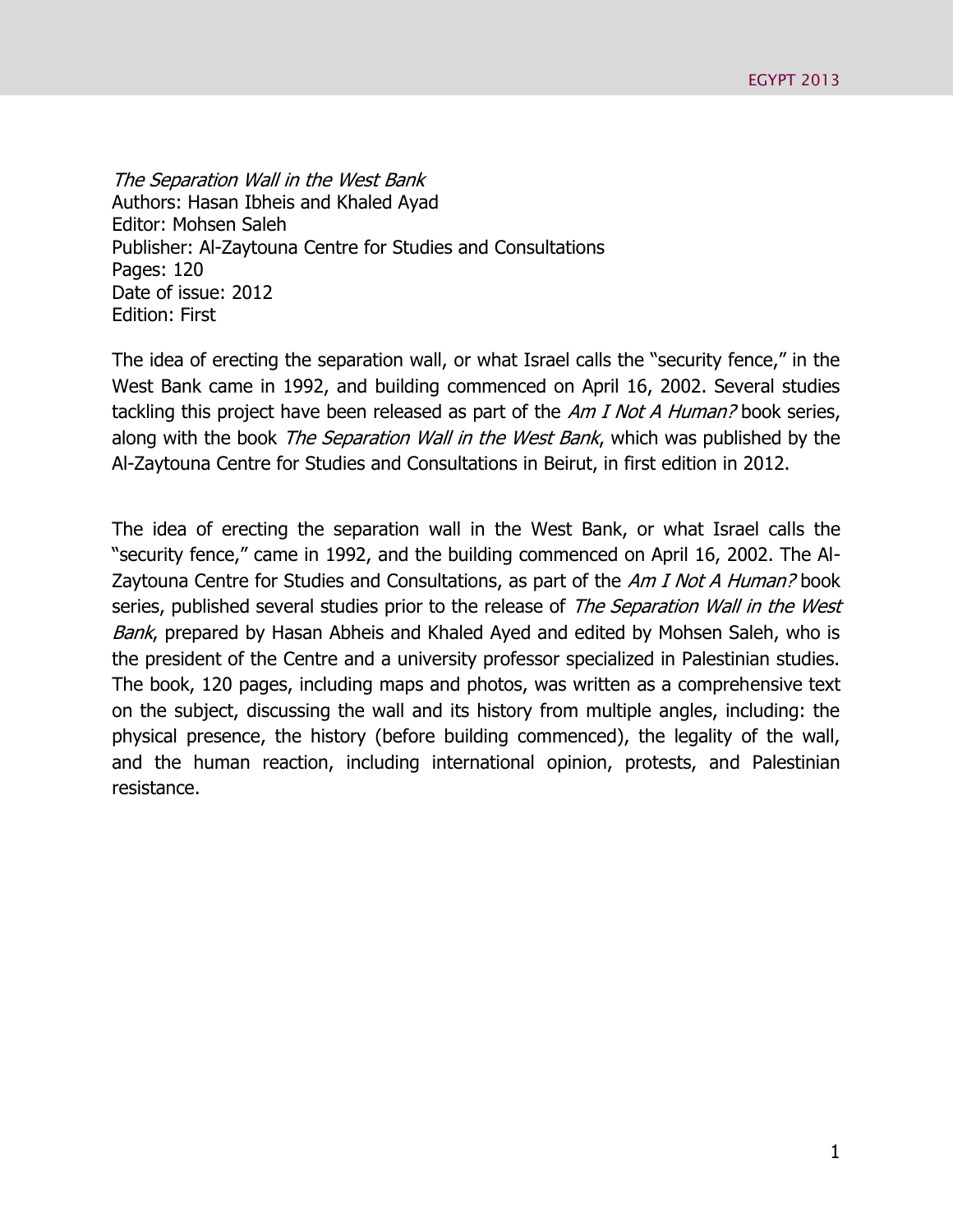Through the review of the chapters of this book, it is posited that the true goal of the construction of the wall refutes Israel's claims that its construction was necessitated for security purposes. The book's authors refer, in the introduction, to the book's commitment to the approach taken in "transferring the suffering in a manner that addresses the mind and the heart in a documented, systematic, and scientific context" (p. 5). The introduction confirms that the book seeks to answer all questions about the wall and its description, including its inception, goals, history, and legality, its effect on individuals and the Palestinian society, and the ways to resist it. A glimpse of the Palestinian people's suffering is presented through the examples and testimonies that the book provides – economically, socially, health wise, or educationally – in addition to the threat this presents for the Palestinian cause and its future, while undermining the Palestinian state.

The book features a smooth, sequential style that does not deter from the accuracy and scientific methodology used in its preparation, and contains a great deal of numbers, statistics, examples, and testimonies. The book's significance comes from its refuting the alleged motives behind building this wall; in the introduction, the authors "refute Israel's claim that the motive behind building this wall is for security purposes, clarifying the connection between the wall's path with political agendas, occupation, and monopoly of agricultural land and water resources" (p. 5). Additionally, the books importance lies in its highlighting the danger the wall poses for the future of the Palestinian people's cause and their existence as a whole.

# **What Is the Wall?**

## **More than ethnic segregation**

In the early chapter of the book, the authors offer a description of the wall and the idea behind it, which emerged through several plans, the first of which was put forth by the Israeli Labor Party in 1988. In 1992, Yitzhak Rabin won electors' votes and was elected as Israel's Prime Minister because he suggested the idea of separating the Israelis from the Palestinians, demanding its start in 1995 by setting forth a plan. The plan materialized in 2000 with Prime Minister Ehud Barak's approval to build a barricade to stop the passage of vehicles. However, work on the wall in its current state did not commence until June 2002, during Prime Minister Ariel Sharon's administration. All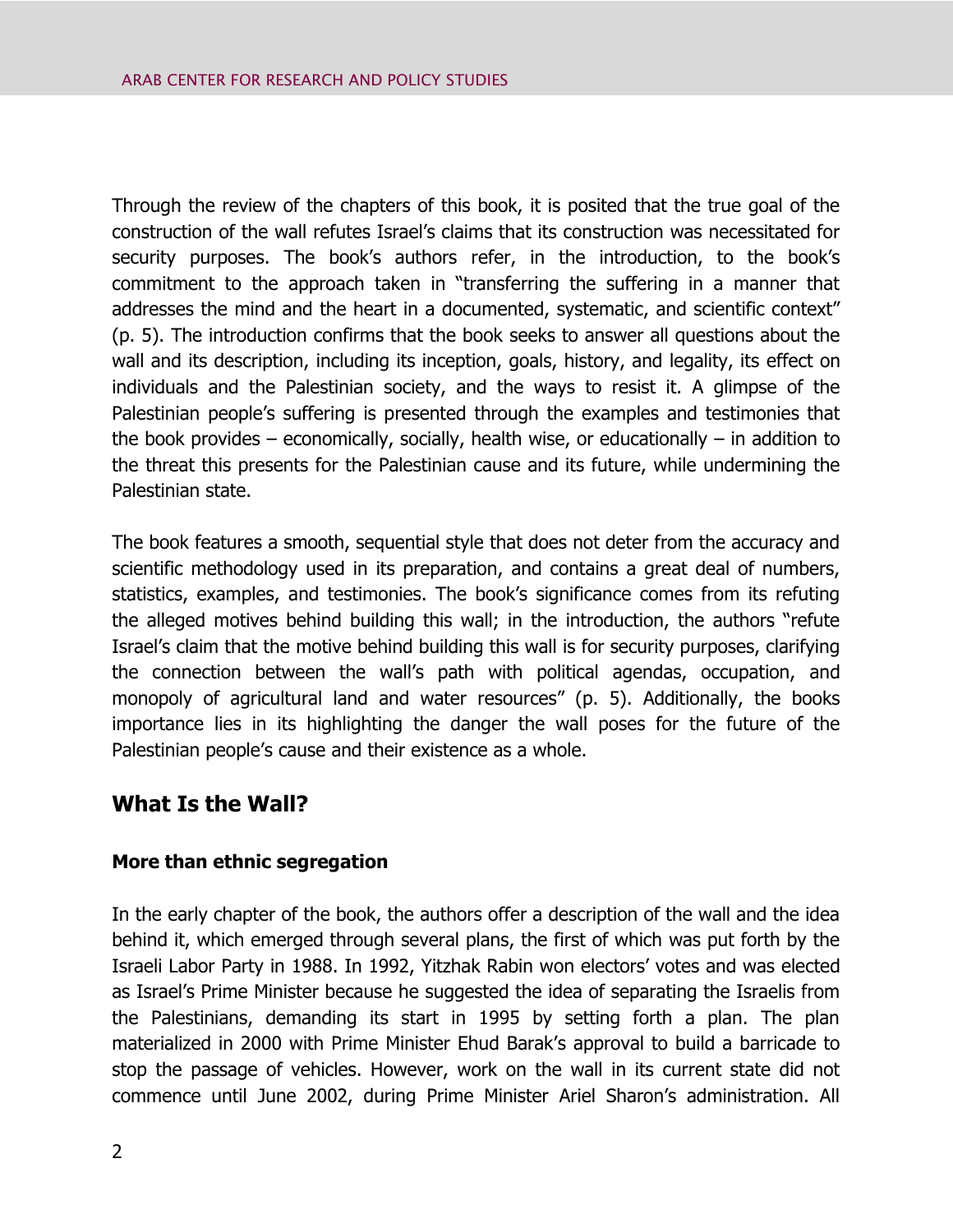plans were based on the excuse of the separation operation, which was based on a quote in the book from an Israeli journalist: "It is difficult for six million Israelis and four millions Arabs to live together because their co-mingling breeds a dangerous and terrible threat" (p. 13).

The idea behind the wall is multi-faceted; there is the security aspect to prevent the guerillas from reaching the lands of '48, as well as the political aspect that lies in Israel's perception of a settlement which makes it impossible for the Palestinian state to be formed on the scattered remains of land, thus making it easier to annex. The economic aspect seeks to stop Palestinians from reaching their agricultural lands, to push their emigration. Additionally, there is the societal aspect, which isolates the Palestinian towns and villages from each other to prevent communication.

This practice – which the book did not elaborate on – takes us back to the motives behind establishing the Jewish National Fund in 1901 by the World Zionist Organization, which were to seize more lands to lessen the area owned by Arabs to isolate them in certain areas that cannot be lived in. However, the tool to facilitate this policy is the Jewish occupier; this is one of the similarities between Zionism and the apartheid regime in South Africa that did the same thing beforehand; Israel is seeking to create safe compounds for settlers that can only be achieved by isolating the Arab communities, cordoning them off, and separating them from each other. It is evident here that Israeli racism is not only being practiced daily, but is also a part of Israel's political, economic, and societal foundation, which draws its components from the idea of transfer that evolved in Zionist ideology prior to the Basel Convention in 1897, and matured through the lie that Palestine is a "land without people for a people without a land". Because the South African apartheid was based on segregation laws, such as the Group Areas Act, the law of the land, and passing and departure laws, which in turn are based on the belief of the Dutch Reformed Church that the "inequality of races is of divine will,"<sup>1</sup> Zionism's exercise in racial discrimination not only depends on the allegations of the Jewish faith of the Jews' superiority, but also on Zionism's plans with Czarist Russia to commit massacres against Jews, and then with Nazi Germany to establish the Holocaust in order to bolster the idea of the Jews' isolation, until they accept this idea of separation. This idea will help, later on, with the cultivation of the

 $\overline{a}$ 

<sup>&</sup>lt;sup>1</sup> Hamad Said Al- Mawed, *The Zionist Apartheid*, First Edition, (Damascus, Arab Writers Union, 2001), p. 10.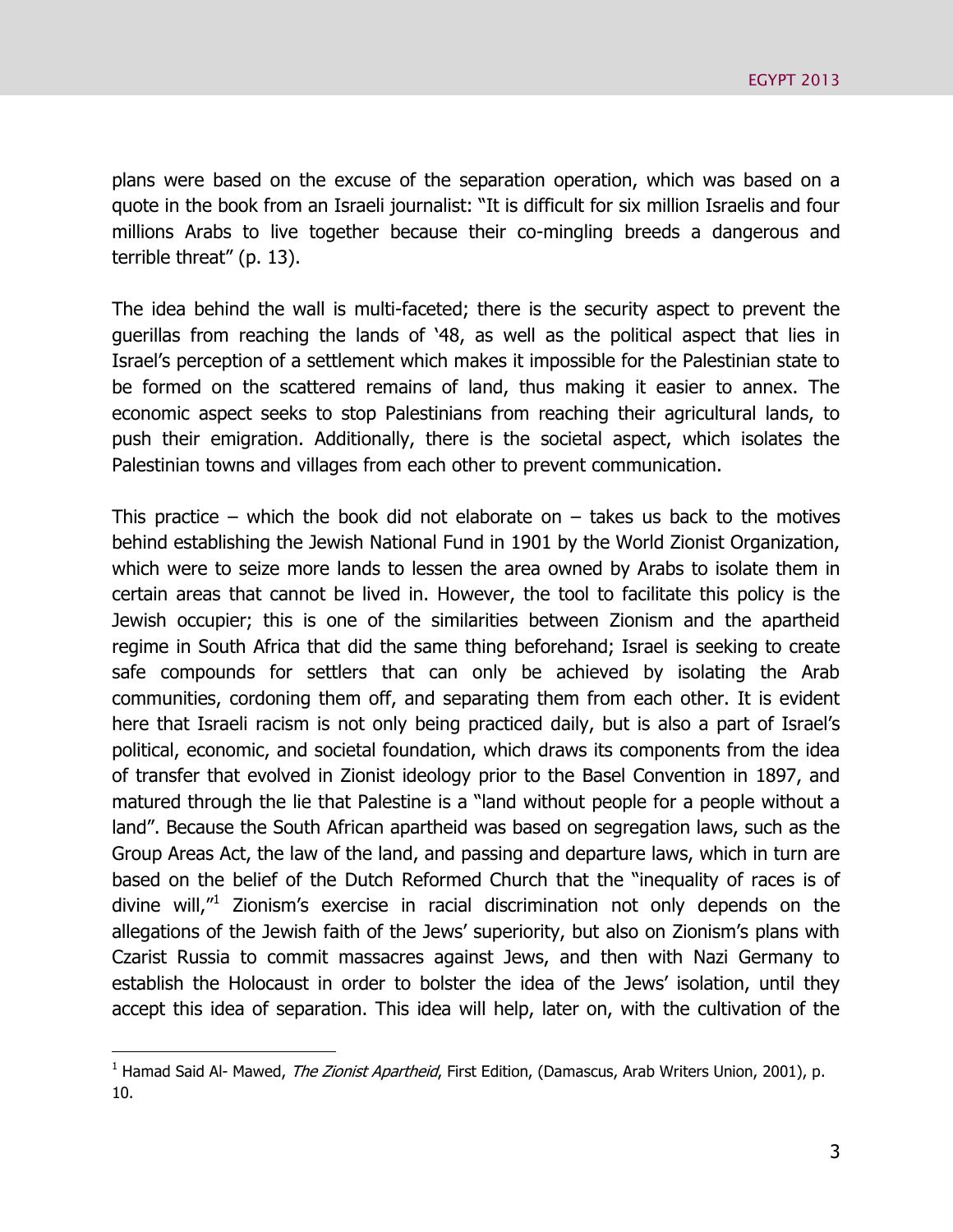settlements, like cancerous tumors in the West Bank and Gaza Strip that expand and reproduce, requiring protection and the protection of the long roads leading to them later on. When this is not possible, it is necessary to separate parts of the Arab lands and to build a separation wall to achieve safety. This is the lie that the book focuses on negating.

## **The Stages of Construction of The Wall and Its Path**

The separation wall goes beyond the issue of building a concrete wall, setting up barbed wire, and the periodic checkpoints and electronic fences. It is the cordoning off of 39% of the land mass of the West Bank, which amounts to 5,876 kilometers squared and dividing it into three areas: the eastern security zone, controlled by the occupation forces in full, the buffer zone extending between the Western Wall and the Green Line, which is the smallest in size, and the remaining area, which is equivalent to 61% of the West Bank, an area expected to be ceded to the Palestinians by Israel.

According to the Applied Research Institute in Jerusalem (ARIJ), Palestinian sources indicate that the length of the wall will reach 770km in the final stages of the project, while the United Nations Office for the Coordination of Humanitarian Affairs (OCHA) estimates that length of the wall, according to the set plans, will reach 709km. However, according to the numbers provided by the Palestine Liberation Organization, the length could reach 711km. The reason for these conflicting figures is due to the constant adjustments to the plans carried out by the Israeli government on the path of the wall. Accordingly, the estimate varies on the areas isolated by the wall.

#### **The Wall's Components and Specifications**

The wall, despite what its name might suggest, is not a single wall. The book describes the barrier on the Palestinian side as six rolls (belts) of barbed wire, followed by a deep trench, a dirt road to allow the passage of patrol cars, and an electronic fence that is three meters high. However, on the Israeli side, it consists of paved road with two dirt passageways on either side of it to track intruders, barbed wire, and electronic alarms. The width of the barrier in some parts is 60 meters, though in densely populated areas, the wall reaches a height of eight meters. Between the areas separated by the wall are gates guarded by soldiers, which is where the Palestinians' suffering is concentrated because of inspections, audits, insults, and the denial of access to agricultural land,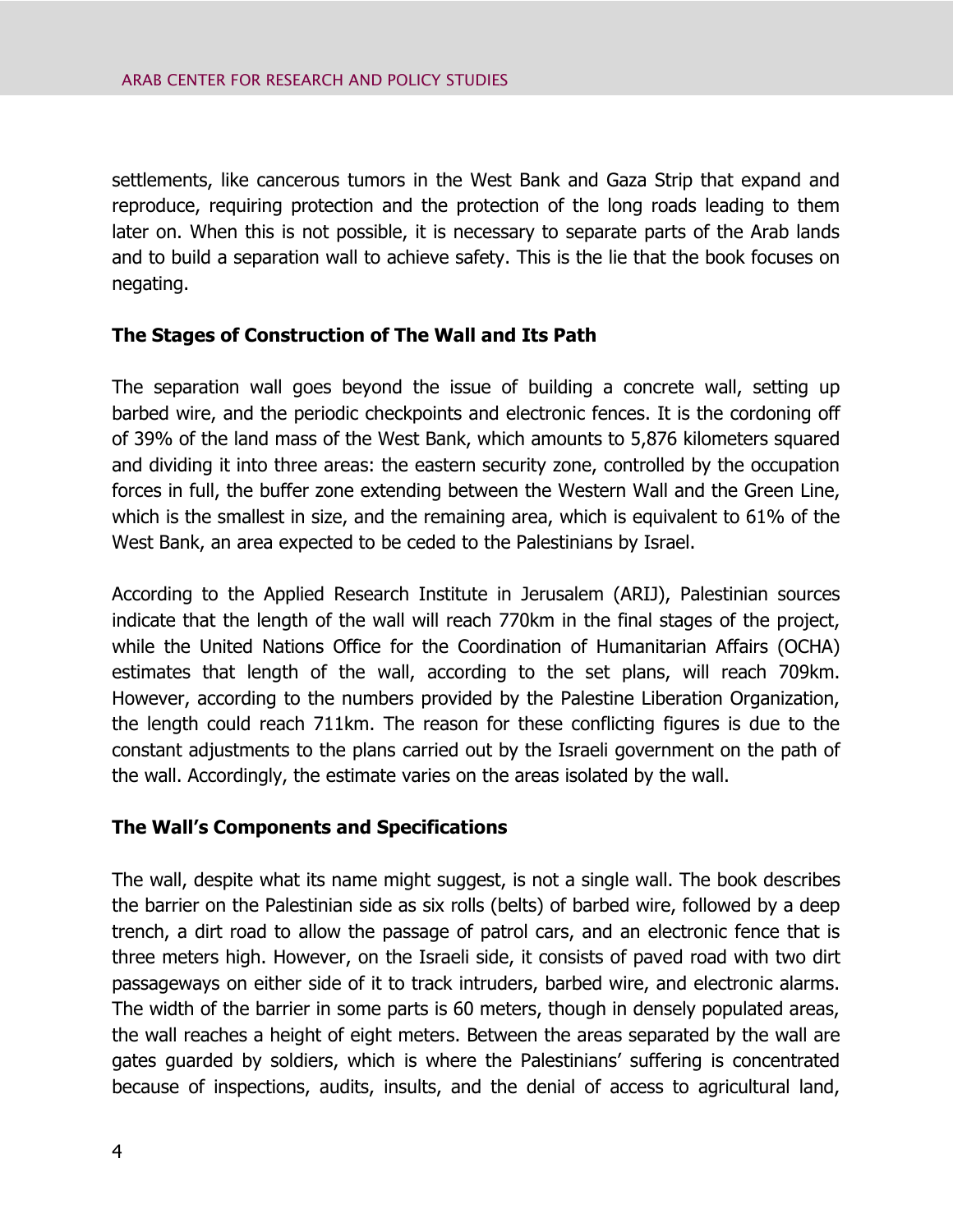schools, and the transfer of goods and medical supplies, as well as whatever else that accompanies this form of daily suffering. The opening of the gate is subject to the mood of the authorities, despite a previous classification of the gates, some of which open daily for a limited amount of time, some of which open once a week, while others are seasonal in their opening times, with the remaining gate in Bilin the only one open for 24 hours a day, a decision that the Palestinians succeeded in passing through the Israeli Supreme Court.

## **The Wall Under the Law**

#### **Before the International Court of Justice**

This chapter of the book reviews the international law's position concerning the wall, and Israel's continued refusal of the decisions issued in this regard, as is its usual habit of rejecting all decisions of international bodies, and the United States' support of Israel through vetoing any project that condemns Israel or requires its compliance. In the first attempt to stop the wall project, the United States used its veto power to drop a draft resolution submitted by the Arab Group to the Security Council in 2003 to cancel the wall project because it was a breach of the 1949 Armistice Demarcation Line. The ruling was then turned over to the General Assembly of the United Nations, which on October 21, 2003 demanded that Israel stop building the wall, with the Secretary General of the international organization submitting a monthly report on the extent to which the Israeli authorities were committing to the implementation of the resolution.

In his first report, the Secretary General reported that Israel did not halt the project, so the matter was turned over to the International Court of Justice in The Hague for it to express an opinion, but Israel refused to cooperate with the Court, claiming its "lack of jurisdiction," arguing that it was a bilateral issue between it and the Palestinians. But the Court looked at the issue of the wall's legality in light of international human rights, arguing that the wall affects the fight to freedom of movement, guaranteed by items 12 and 17 of the International Covenant on Civil and Political Rights. It also affects the right to work, health, and education, as guaranteed by items 6, 11, 12, and 13 of the International Covenant on Economic, Social and Cultural Rights. In addition, the Court relied on Israel's violation of The Hague Convention of 1907, which prohibits confiscating or destroying the property of the occupied, and the fourth Geneva Convention of 1949, which prohibits the transfer of the population under occupation.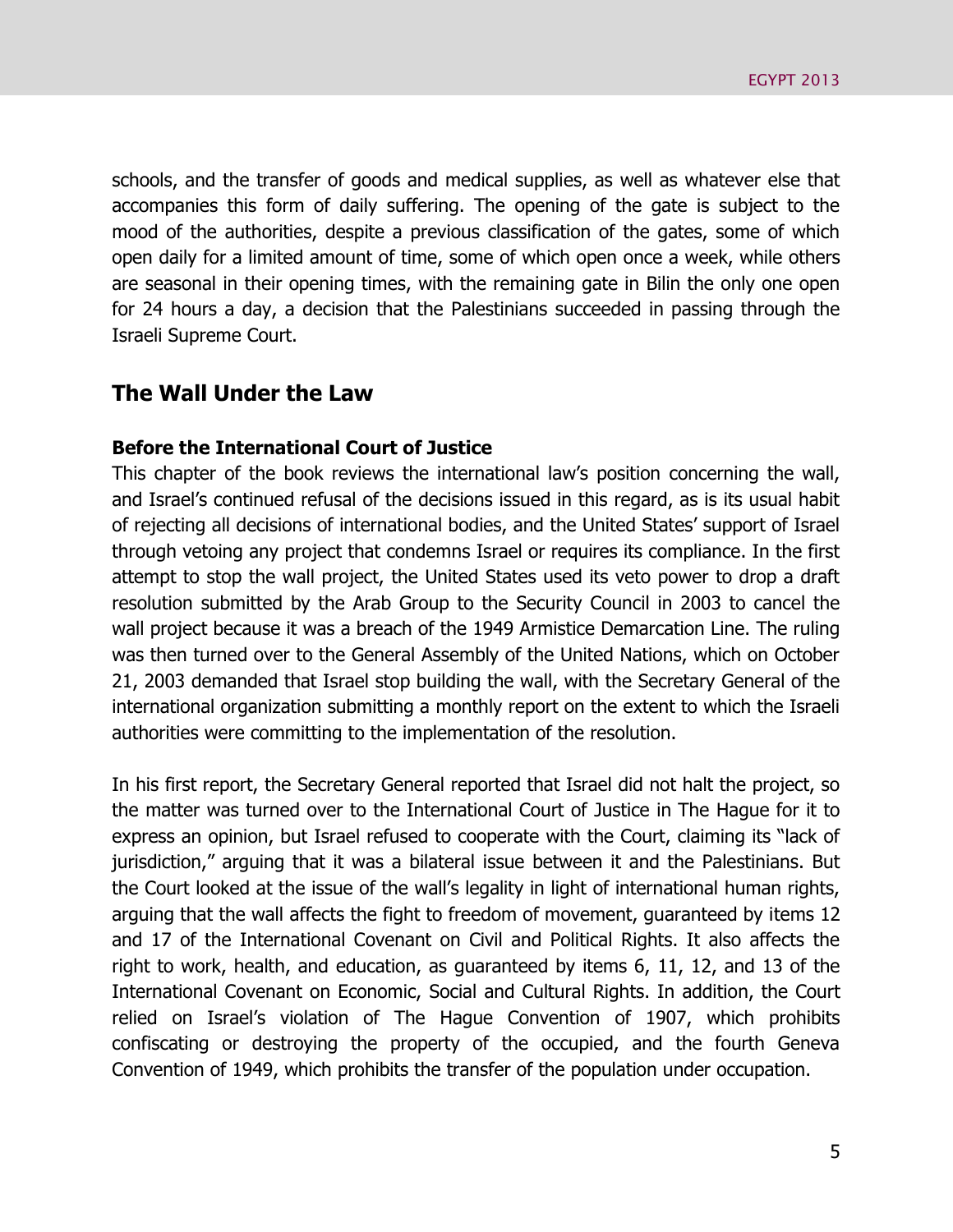The Court issued, on July 9, 2004, a purely advisory opinion, which counted the wall as contradictory to international law, and included a call to abolish the wall, return confiscated property, and compensate those affected. This was ratified by the General Assembly of the United Nations on July 20, 2004, calling for Israel to abide by what was decided. As is usual, Israel did not pay much attention and continued building the wall, citing the Israeli Supreme Court's rejection of the International Court of Justice's advisory opinion on the pretext that it does not take into account the imperatives of Israel's security.

## **Before the Israeli Supreme Court**

The role of Israel's Supreme Court does not exceed the consideration of everyday items, and counts more as a waste of the Palestinians' time to distract them from the core of their suffering and its cause, but also the wall, which continues to grow day by day, chomps on large parts of the West Bank, and brings misery to the lives of Palestinians – even though they have succeeded in changing the course of the wall in some areas.

However, a breach occurred when the Israeli Supreme Court agreed to modify the route of the wall in the Jayyous-Flamiya section in 2007, and Maale Adumim in 2008, located east of Jerusalem. In doing this, thousands of dunums of confiscated land were returned to their Palestinian owners. The same applied to the section in Bilin, when the Court approved a decision it issued in 2007 to change the wall's course, restoring 1,100 dunums of confiscated land. However, this decision has yet to be implemented.

# **The Wall and the Settlements**

#### **Expansion of the Settlements**

The wall was built as planned, so that it surrounds the settlements, but in some instances its reach is a thousand meters beyond the last house in some settlements, which proves that one of the objectives of the wall is to expand the settlements, as this space gives way to the establishment of new settlements in the future. The wall surrounds 237 settlements inhabited by more than 540,000 Israeli settlers. An example of this expansion is the increase in the residents of the settlement near Qalqilya from 1,000 to 6,000 settlers.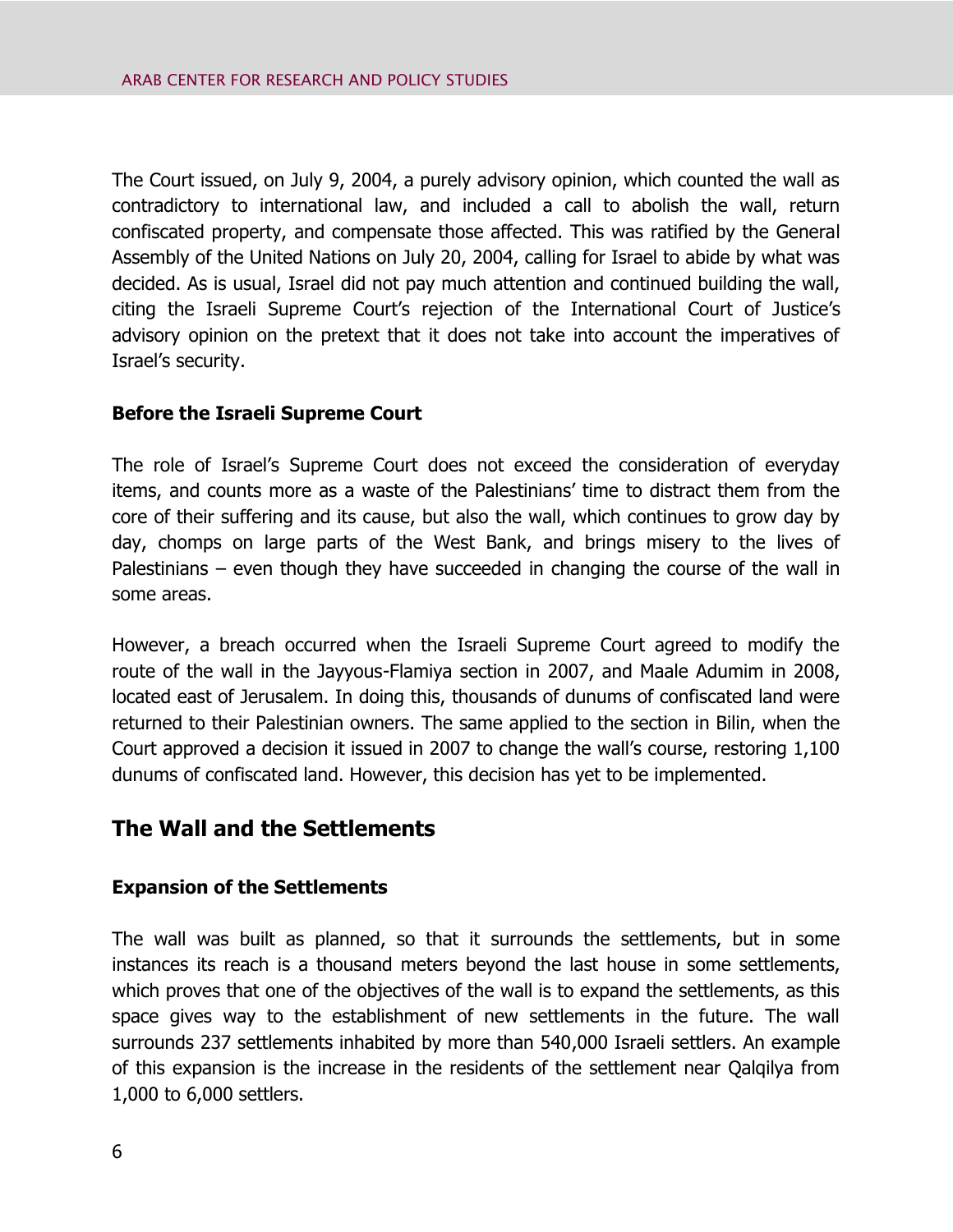#### **Theft of Agricultural Land**

There is no doubt that water is the first element in Israel's thinking when planning to take over the land. Not least from the water wars Israel is preparing to wage against the Arab world, including Southern Sudan and the Nile Basin countries, the Sinai, and southern Lebanon, to the support it provided for the establishment of the Ataturk Dam in Turkey on the Euphrates River, to the acquisition of water resources in the entire geographical environment and, of course, the Occupied Palestinian Territory.

The barrier has isolated agricultural land, forests, and open areas, and placed obstacles that have prevented owners from reaching their lands, paving the way for their division among Israeli settlers. The area of land to the west of the wall, where many settlers are located, is 733 kilometers squared. The same applies to the water, with the wall aiding Israel in stealing the water to the west of it. It will destroy or isolate 90 wells and control 165 wells and 53 springs; the combined energy discharge is up to about 734 million meters cubed per year, in addition to water bodies and rivers, which amount to 99% of the water paths in the West Bank. This will lead to the depravation of water among the Palestinians and their lands, which is a violation of the resolution issued by the United Nations on July 29, 2010, which finds access to clean water a human right. One result of the acquisition of the water resources in the West Bank is the turning of Tulkarem, an important agricultural producer in the West Bank, to an importer of wheat for the first time in its history. This is the action part of a policy of genocide of the Arabs, derived from the ideology of Israel; the fact is that the Torah "educates its followers that there is no salvation for the Jews until there is complete extermination of all non-Jews, so they cling to livelihoods, water resources, and political and military influence."<sup>2</sup>

# **The Palestinians' Suffering Because of the Wall**

#### **Numbers and Statistics**

 $\overline{a}$ 

The wall is like a nightmare that has infringed on the daily lives of the Palestinian people, turning it on its head and inflicting change. Regardless of the homes that were

 $2$  Ghazi Hussein, *Racism and Group Extermination in Zionist Thought and Practice*, First Edition, (Damascus, Arab Writers Union, 2002), p. 14.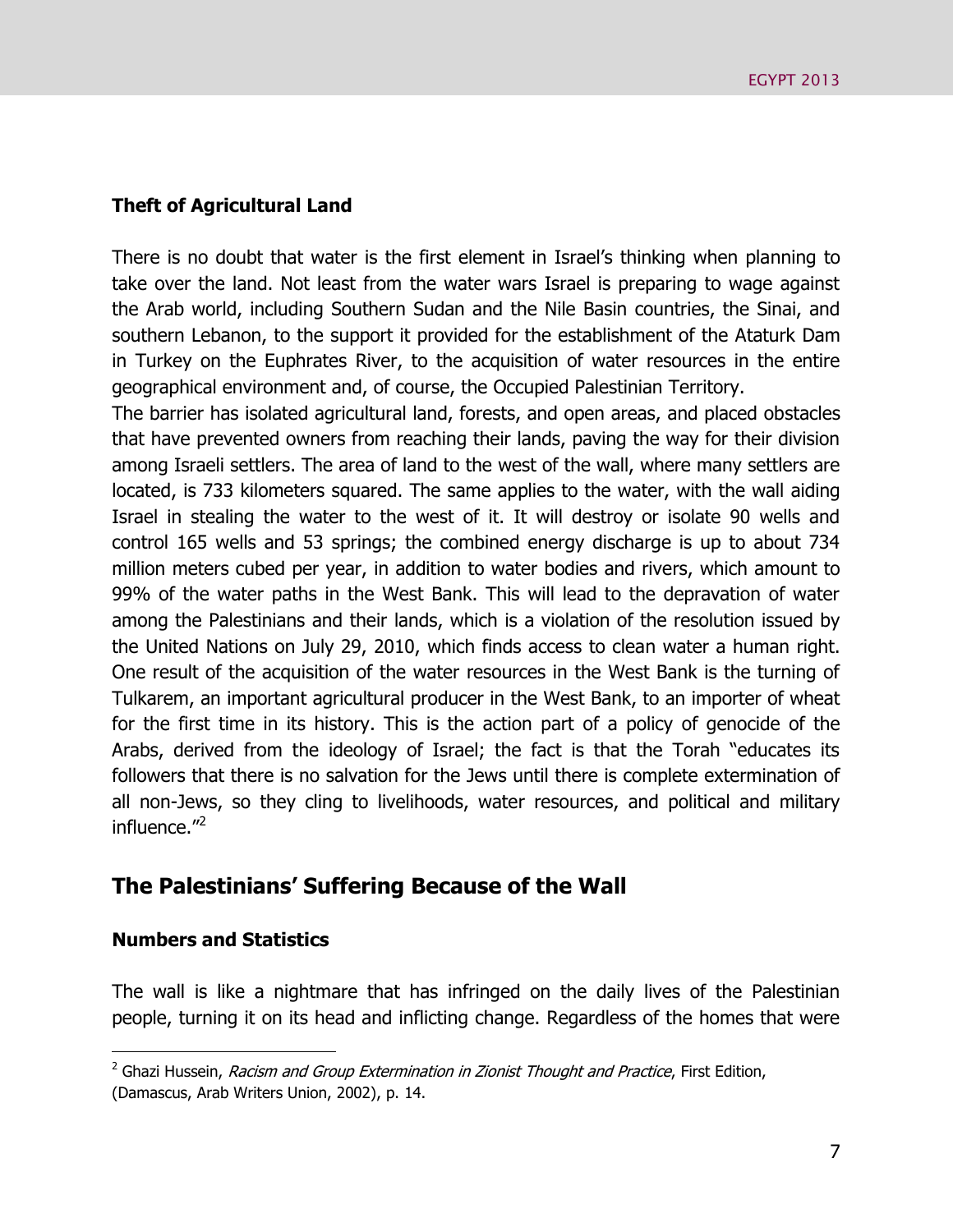demolished and the land that was confiscated, the wall has led to the isolation of the Palestinians towns and villages from each other, and created obstacles for the Palestinians' movement and their communication with each other. The book reveals the statistical data for destroyed houses and the confiscated lands. In three years, until April 3, 2008, the Israeli authorities demolished 166 houses in the vicinity of the wall and its path, anticipating the demolition of another 754 houses. The confiscation of land, on the other hand, reached an area of about 49,291 dunums as of June 2008. About 19.2% of land was confiscated from families completely affected by the wall, while 28.5% were partially confiscated from other families. Most of these lands were used for agricultural purposes.

The damage caused by the wall is attributed to two factors: isolation and the impediment of movement between the areas adjacent to the wall. The lives of citizens have been affected at all economic, societal, health, and educational levels, with 425,000 Palestinians are limited to isolated pockets of area, with most of them needing permits from the Israeli military to move around since they have declared the area between the wall and the Green Line a military zone. Even those heading to work in their own private agricultural lands are subjected to this permit system. Thus, 274,607 dunums of agricultural land was isolated, with the owners unable to reach their lands. Of the communities affected by the wall, as of 2008, 27,841 people have abandoned their land, according to the Palestinian Central Bureau of Statistics. Additionally, because of this situation, the unemployment rate rose to reach 32% in 2006 among residents both of isolated areas and close to the wall. Also, 3,351 economic facilities were closed by 2008 due to the lack of customers as a result of the constricted movements and road closures. Agricultural productions also fell in the West Bank by 20%, leaving only 15% of the pastoral areas in the buffer zone of the East bank alone.

In addition to the societal damage and the separation of relatives and families, the wall has affected access to medical facilities; it presented an obstacle to 65% of the people in the affected areas and prevented them from seeking treatment. Moreover, the psychological effects of the wall are evident on those neighboring it, where young and old appear to be suffering from depression and sleep disorders, not to mention the physical consequences of these psychological effects. The Palestinian Center for Guidance has been monitoring in the population of Qalqilya.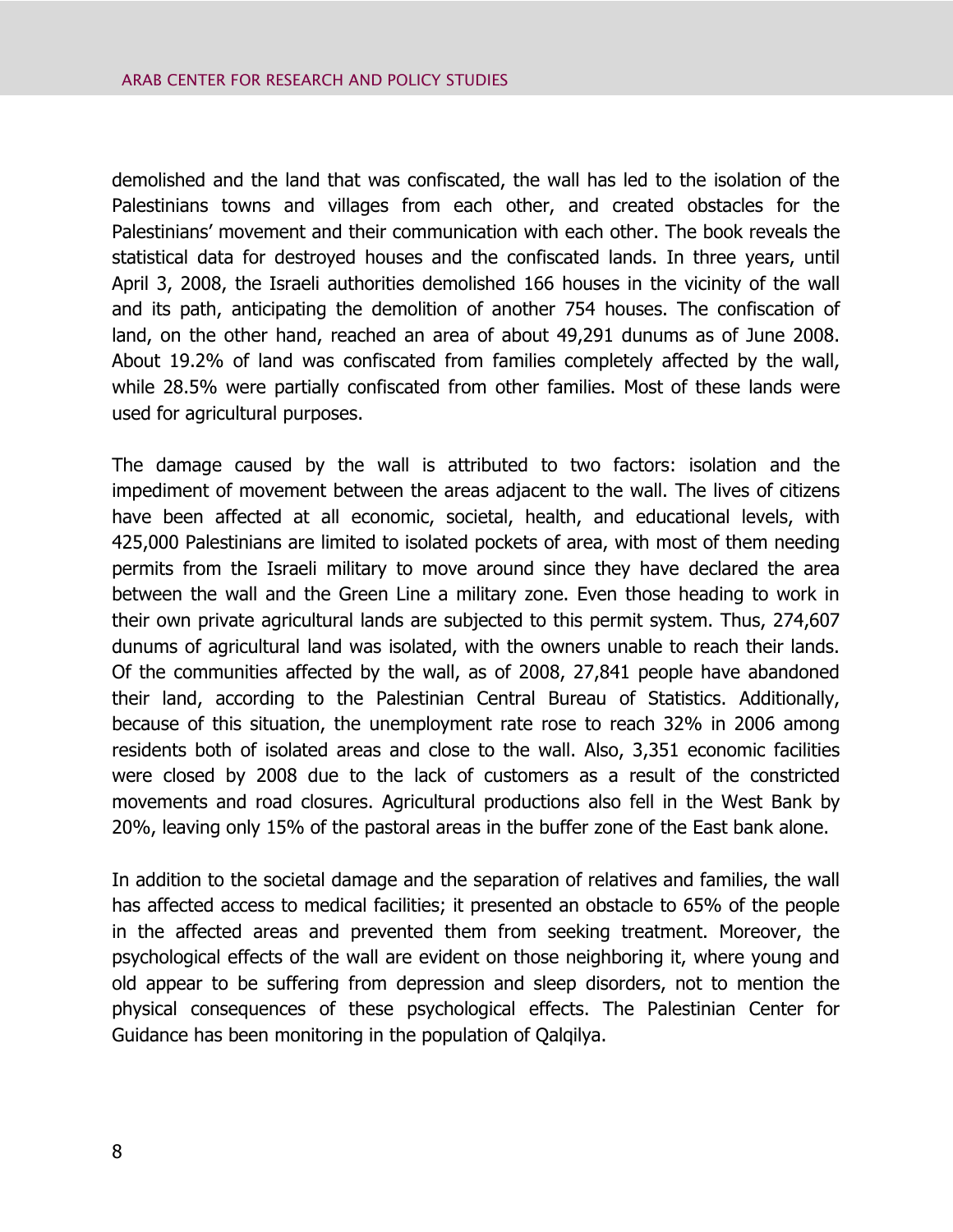In education, 124 schools attended by 14,000 students have been damaged, affecting the students' educational achievement because of the students' and their teachers' detentions at the crossings, causing consistent disruption to school schedules. There is a 4% decrease in the number of students, with students of institutes and universities affected as well.

#### **Examples and Testimonies**

In this section, the book provides a set of examples that depict the suffering the wall has caused for Palestinians on all levels, and describes the after-effects left by the theft of land and water resources, in addition to the practices of the occupying soldiers.

For example, the book cites the story of the Israeli Army's raid on the home of a Palestinian named Muwafaq in the village of Tura al-Gharbiya near Jenin to arrest his son Ahmad, who is mentally and physically disabled. However, Ahmad's disabilities did not impede the Israeli army from arresting him, after beating him with their rifle butts and dragging him in his pajamas to the bus, convicting him in court of throwing rocks at the separation wall. Ahmad, being disabled, did not understand the charges being levied against him, yet he spent 26 days in detention, only being released after paying a fine and signing a pledge. Another example tells the story of a father that was prevented from crossing through the gate in Qalqilya to seek treatment for his daughter in the town of Haila, and was left with no option but to call the doctor and ask him to come to the gate, pass his stethoscope through the wires of the gate to examine her. At the same time, the doctor was unable to give her an injection to lower her fever, and have to give her pills instead.

There are stories of villages being isolated from their farmland, and what this loss causes the lands, and the loss of the only source of livelihood for these villages. The lucky villages are those whose lands were not completely confiscated; only 90% of land was confiscated, with the farmers being able to reach the remaining 10% only three periods a day, for less than an hour each time. Also, the wall has led to a reduction in the number of cattle raised by the farmers, because of their inability to lead them to their grazing areas located behind the wall.

As we review the images of the tragedies in this book, which have been recounted in other media as well, we are reminded of Australian journalist and documentary maker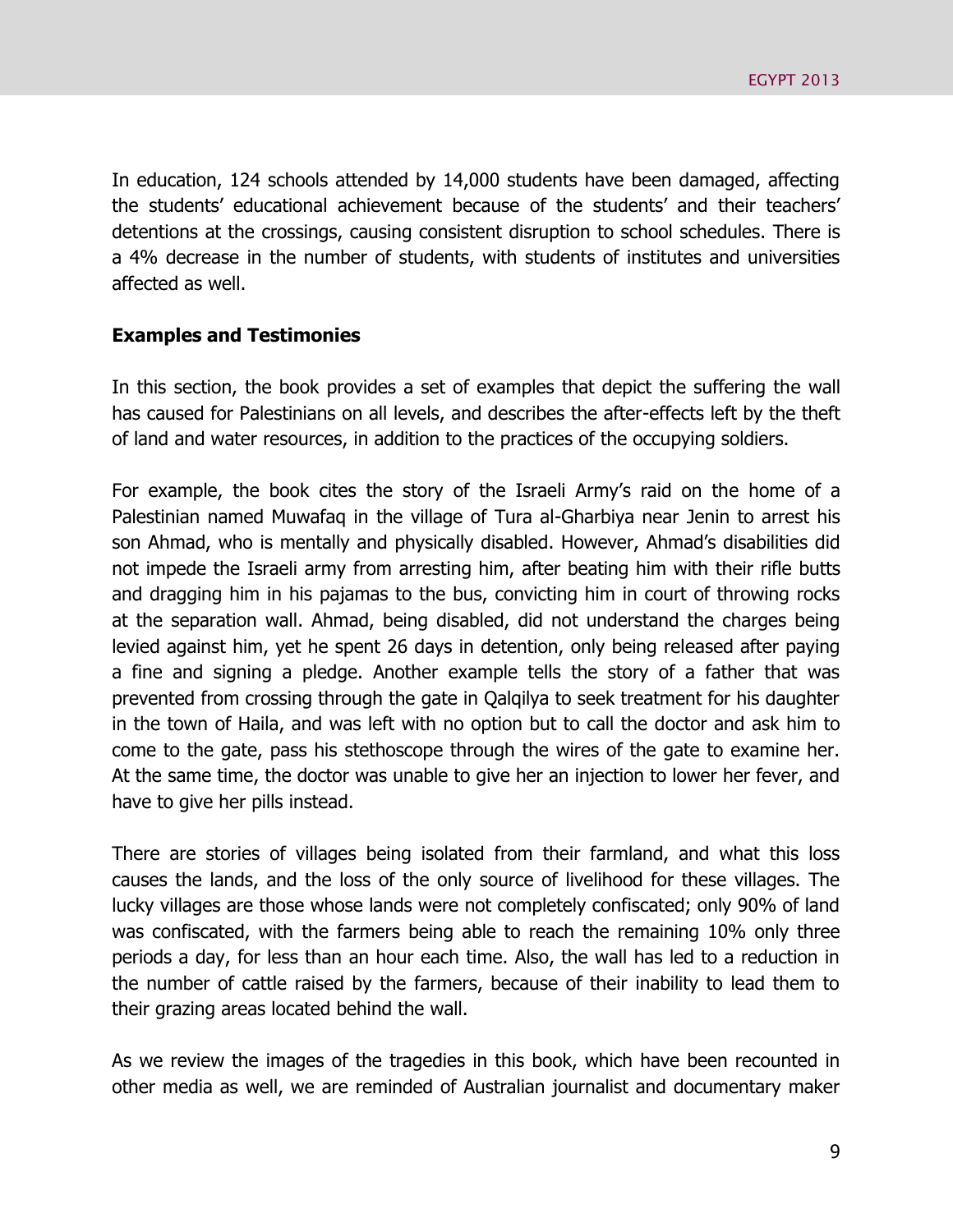John Pilger's classification of true heroes of our time, in his book titled *Heroes*, first published in 1986. All those who refused to leave the small, scattered patches of land that remained to them and the thousands of people of their ilk who have endured the suffering caused by the wall are classified as heroes. Pilger wrote that the true heroes of our time are those millions of people scattered around the world stripped of the aspects that provide them with strength, yet they go through their lives without compromising their dignity, despite the fact that the powerful have committed to closing the door in their faces.

# **The wall in Jerusalem (the Jerusalem Envelope)**

## **Isolating Jerusalem from the Rest of the West Bank**

The cloud clears over Jerusalem and out pour all the calamities because is the first target to all that Israel weaves, and in front of its walls is where Israel's plot comes to settle. Jerusalem has its place in the wall. It is one of its most important objectives, and establishing the city as Jewish was and still is the main concern of the enemy's government. As for its wall, which the Israeli's have dubbed "the Jerusalem envelope," its main purpose is reducing the proportion of Arabs in the city from 35% to 22% in the first stage, according to the National Office for Land Defence in Palestine.

The wall has kept the heavily populated areas outside of the Jerusalem envelope, with the same applying to the villages. The wall that is dedicated to Jerusalem, which runs 167 kilometers, aims to isolate Jerusalem from the West Bank and the surrounding villages in preparation to evacuate its indigenous population. To the west, the wall will isolate 43% of Jerusalem, which is occupied by 56% of the population. The Israeli Army controls the crossings leading to it, where the residents of the West Bank are not allowed to enter unless t a permit from the Army, to be granted or withdrawn whenever they please.

#### **The Suffering of the Residents of Jerusalem Because of the Wall**

The suffering of Jerusalem's population is the suffering of the rest of the Palestinian population living along the wall, adding to it the moral dimension, because of what Jerusalem represents in terms of historical significance to the Palestinians and its centrality in the evolution of the Palestinian cause, in addition to the religious dimension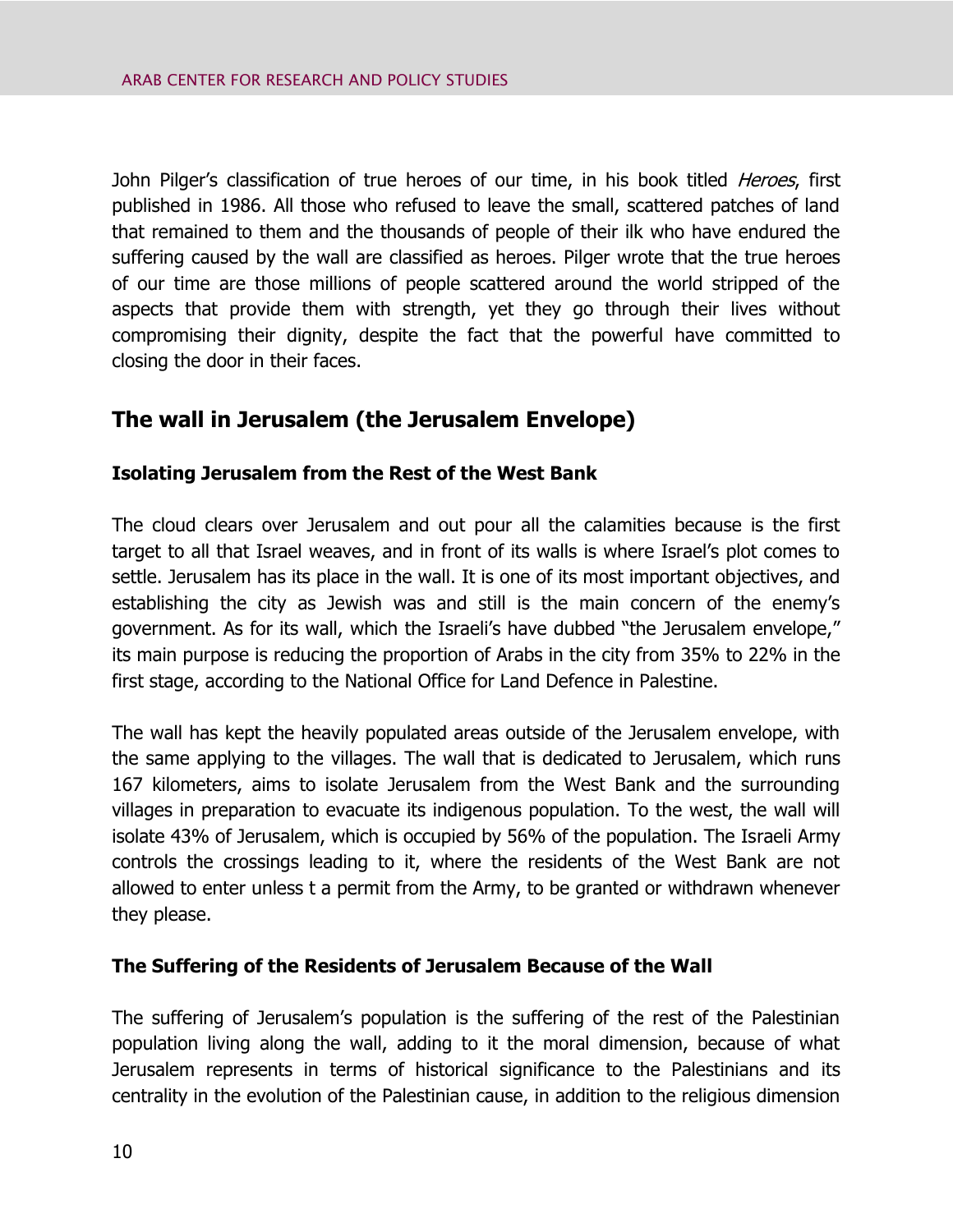of the city, and its symbolism for hundreds of millions of Muslims and Christians across the world.

Of the wall's effects on the city, the displacement of the population is key. According to a statistical study, approximately 53% of Jerusalemites have moved their place of residence because of the wall since 2002, while 86.7% of them need work, social security, and other services to be able to stay in their homes. Because Israeli law threatens to confiscate Jerusalem IDs from those that have exceeded their stay outside the municipal boundaries of Jerusalem over seven years, the residents are forced to live within the boundaries of the municipality, despite what this causes in terms of overpopulation, overcrowding, high costs of living and education, and high taxes. The wall has forced many of the Bedouin residents of the areas surrounding Jerusalem to leave, which is what happened to the al-Jahalin tribe in East Jerusalem and the al-Salamat and al-Hamadin tribes.

The economic impact of the wall on Jerusalem and its surroundings is devastating because of the obstacles put in place to deter the movement of traders and goods to and from the city, which caused an increase in unemployment to 19.3% in 2006, according to a report issued by the United Nations Office for the Coordination of Humanitarian Affairs (OCHA). It has also led to the closure of many of the establishments and shops due to a decrease in customer traffic. The wall caused the loss of lands of villages in Jerusalem, like the village of Beit Sorim, which used to be on an area of 13,000 dunums in 1948, and now has 6,800 dunums remaining, with the wall taking another 5,500 dunums, leaving them with only 1,300 dunums. This is not enough to meet the village's needs for agricultural investment, in turn pushing them to migrate, which would also cause them to lose the burial places of their dead.

Socially, the wall is an obstacle in communication between relatives living on both sides, decreasing the number of opportunities for marriage because of the reluctance of parents to allow marriage with those residing on the other end. From a health point of view, as in the West Bank, Jerusalem and its surroundings, the wall is considered an obstacle to the population in accessing healthcare and medicine, as well as access to hospitals in East Jerusalem that provide a high quality of care and were frequented by the residents of the West Bank prior to the building of the wall. The difficulty in passing through has also prevented medical personnel in the West Bank from reaching their places of work in the hospitals in Jerusalem, with a decrease of 38% in 2009, increasing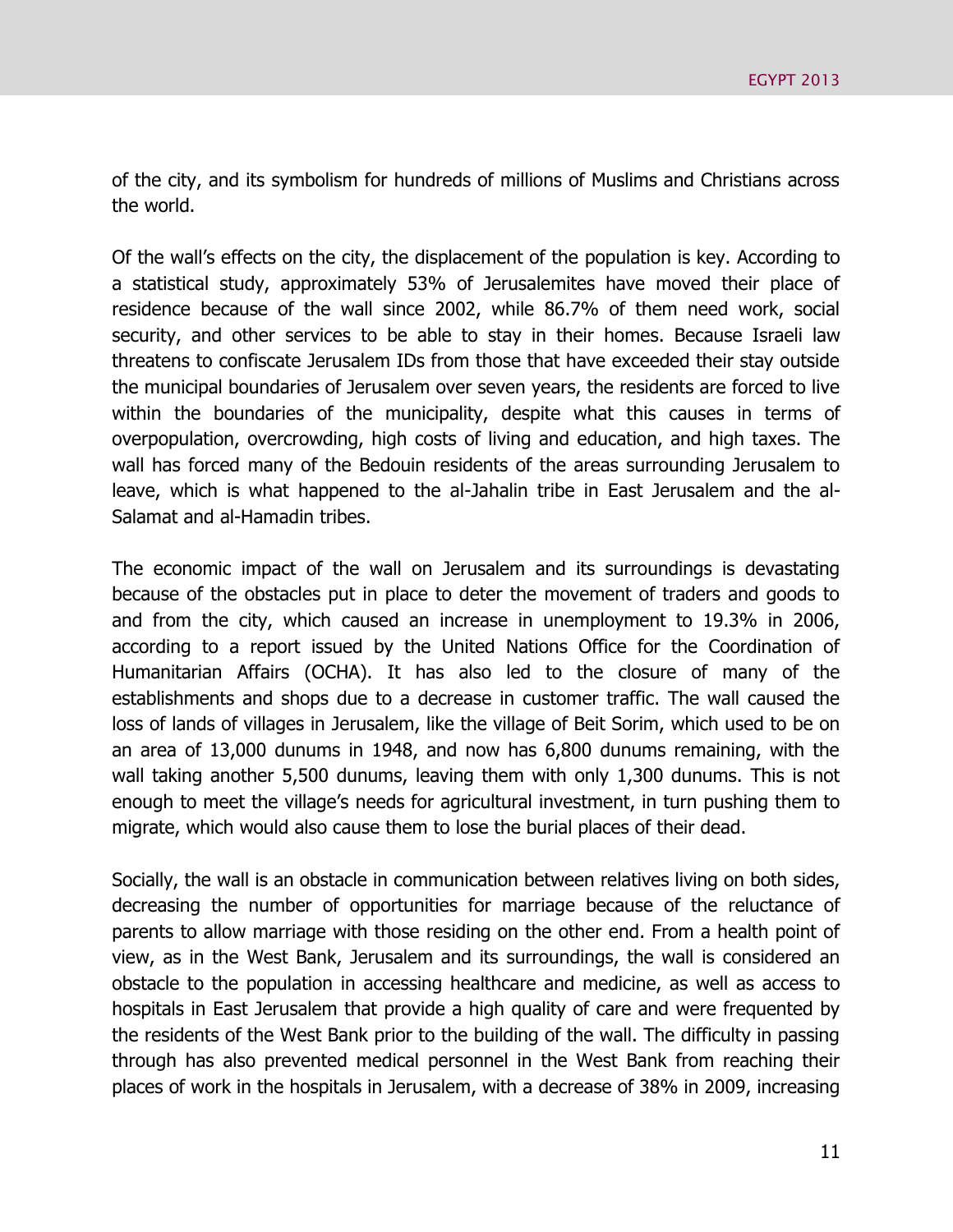the difficulty of securing medical services, like surgeries, and has led to administrative difficulties as well.

As for the suffering cause by the wall in education, the numbers summarize this suffering and the future impact on the new generation. Out of 33,000 students and more than 2,000 teachers, more than 6,000 students and 650 teachers face difficulties in reaching their places of education. The students of universities suffer the same. In addition to the obstruction of access, those that are able to get to school take routes that take hours where they used to take minutes. These difficulties are reflected in the number of students dropping out – those who can no longer endure the hardship of the road – in addition to those who could not find a way to gain access to education. All of this combined with the destruction of some schools, the confiscation of play grounds, and the splitting of some schools, as is what happened to the Anata secondary school, with the wall isolating its play grounds, leaving a small area that is not large enough to fit the students. The same applies to the three campuses of Al-Quds University in Abu Dis, Beit Hanina, and the Old City. The impact on the educational process will be evident in the future in terms of educational attainment, all of which will be the result of irregularity in the educational process in schools and universities, and the failure to meet the curriculum that is supposed to be followed and the delay in its completion.

# **Facing the Wall: Bilin's example**

Bilin makes weekly news headlines that talk of the resistance to the wall due to the protests that have been organized every Friday, starting on February 20, 2005, the moment that the wall was erected in this village. These weekly demonstrations have unique characteristics that start with their type, the form of protests that accompany them, and their continuity. The village of Bilin was on an area of 4,000 dunums when the Israeli settlement of Modiin Illit bit off 800 dunums, with the wall threatening another 2,000 dunums, leaving 1,200 dunums for its population of 1,800 individuals. Based on the villagers' determination to prevent the construction of the wall on their land, or at least preventing it from annexing large sections of land, they have continued in their protests and demonstrations, creating many forms of resistance that have gained supporters from all over the world that empathize with them and their suffering. Abdullah Abu Rahmeh, coordinator of the Bilin Popular Committee Against the Wall and the Settlements, has said: "They say the eye is not resistant to the awl; this saying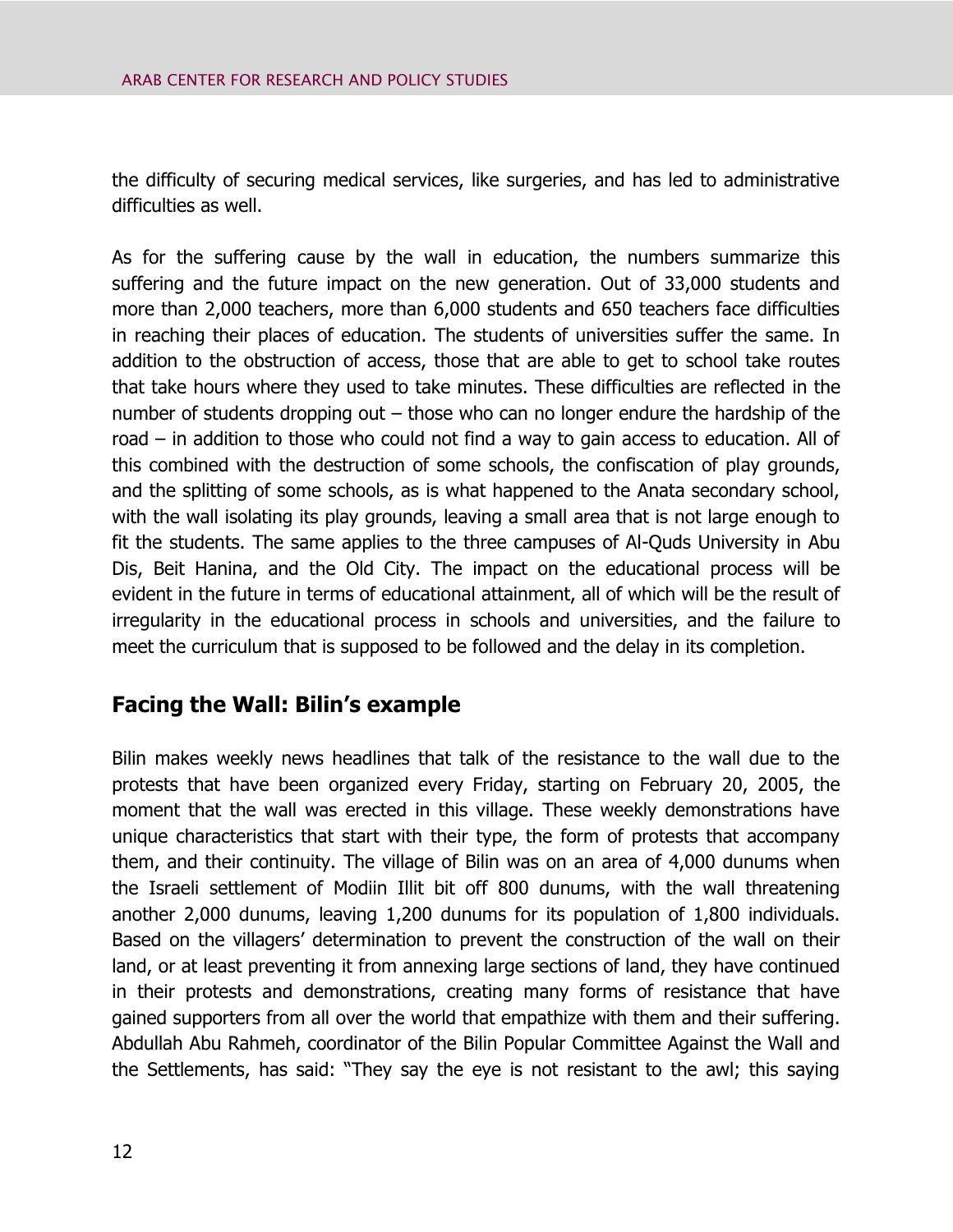applies to any place except Bilin. They have pillaged our lands, and we will not stand silent. The wall will collapse here."

Israeli and European peace activists joined the villagers in the International Solidarity Movement. A number of Israeli activists were injured during these demonstrations, of them activist Jonathan Pollak was wounded several times. Pollak is part of the "Anarchists Against the Wall" movement and participates weekly in the demonstrations in Bilin. As well, Israeli lawyer Limor Goldstein was hit in the head with rubber bullets, and international activist Mairead Corrigan, who won the Nobel Peace Prize in April 2007,and was hit in the leg. Also hit were the vice president of the European parliament, Luisa Morgantini and Italian judge Julio Toscano, during their participation in peaceful demonstrations in 2008. The people of the village lost many martyrs during these confrontations, and many of them were subjected to harm, because of lead bullets or from inhaling tear gas.

It is clear that the Israeli armed forces are using new types of weapons, believed to have been tested on the residents of Bilin, for later use in suppressing demonstrations within or to market them on an international level. *Haaretz* reported on an investigation on the matter, stating that in addition to the Israeli Army, the prison services are also taking part in these experiments. One of these weapons is a sponge bomb that inflicts large bruises on individuals, as well as sound weapons that, when directed at an individual through loud speakers, can cause him to lose his ability to balance.

One of the forms of resistance included the following: two Palestinian families occupied a house in the settlement of Modiin Illit and placed their belongings and their children's toys in it, raising a Palestinian flag above it. The occupation forces took them out of the house, so they submit papers and documents proving the illegality of the settlement, which led to a number of its houses being demolished, allowing the people regained the land on which it was built.

In spite of the oppression faced by these demonstrations and the other forms of resistance, the people succeeded in passing a resolution on September 4, 2007 from the Israeli Supreme Court, declaring a change in the route of the wall in the vicinity of the village. This resolution was reinforced by another decision from the same court, on December 15, 2008, recovering half of Bilin's lands to the west of the wall to its people.